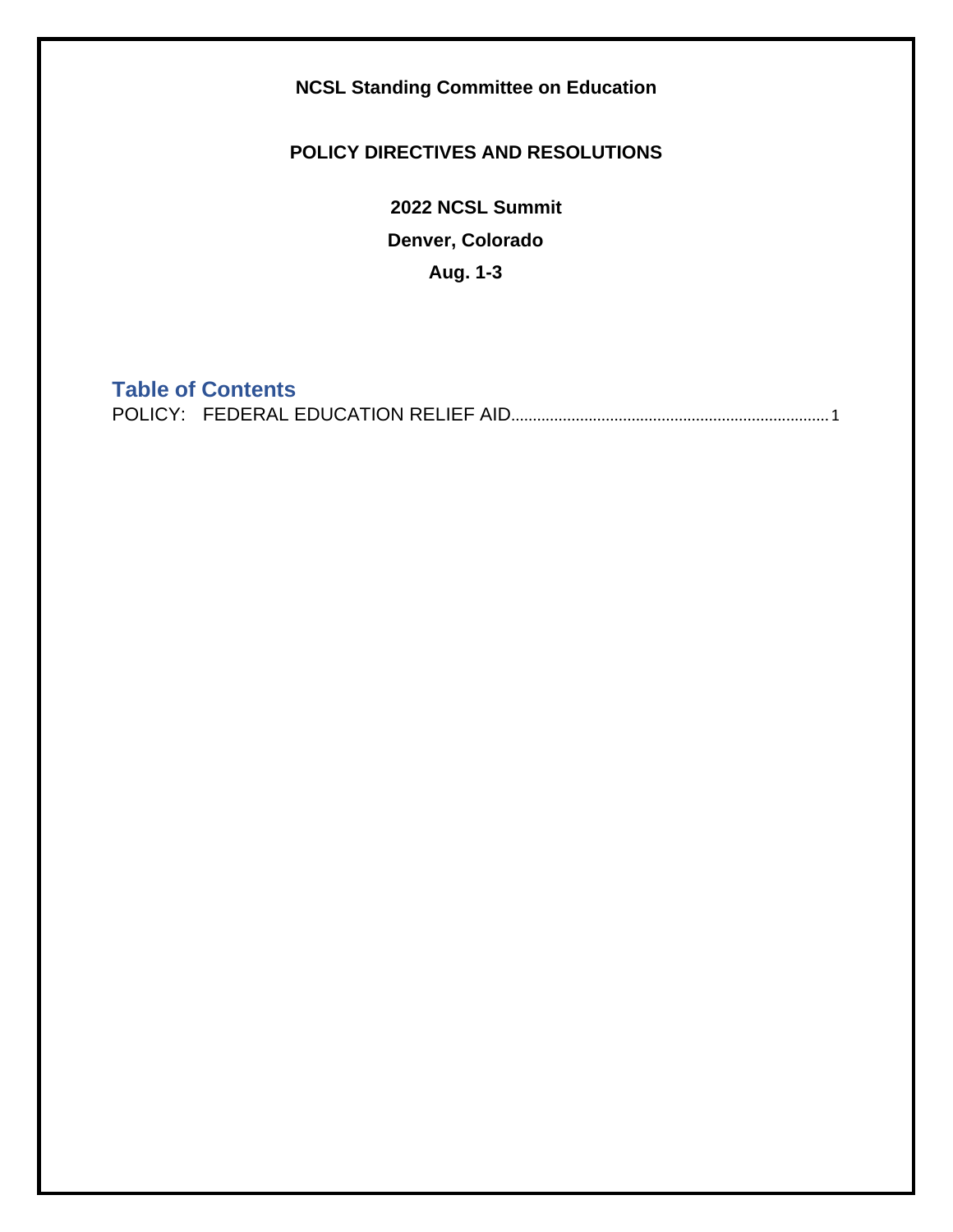| $\mathbf{1}$   | <b>COMMITTEE:</b>                                                                                                                        | <b>EDUCATION</b>                                                                               |
|----------------|------------------------------------------------------------------------------------------------------------------------------------------|------------------------------------------------------------------------------------------------|
| $\overline{2}$ | <b>POLICY:</b>                                                                                                                           | <b>FEDERAL EDUCATION RELIEF AID</b>                                                            |
| 3              | TYPE:                                                                                                                                    | <b>RESOLUTION</b>                                                                              |
| 4              | <b>WHEREAS</b> , state legislatures have the primary responsibility for funding and governing                                            |                                                                                                |
| 5<br>6         | their state's K-12 and higher education systems; and                                                                                     |                                                                                                |
| $\overline{7}$ | <b>WHEREAS</b> , each state has its own unique system for funding K-12 and higher                                                        |                                                                                                |
| 8              | education; and                                                                                                                           |                                                                                                |
| 9              |                                                                                                                                          |                                                                                                |
| 10             | <b>WHEREAS, fiscal conditions can vary significantly across states, especially during</b><br>times of national economic emergencies; and |                                                                                                |
| 11<br>12       |                                                                                                                                          |                                                                                                |
| 13             |                                                                                                                                          | <b>WHEREAS</b> , education is a significant part of state budgets, other compelling priorities |
| 14             | may make demands on state resources while states respond to and recovery from                                                            |                                                                                                |
| 15             | emergencies; and                                                                                                                         |                                                                                                |
| 16             |                                                                                                                                          |                                                                                                |
| 17             |                                                                                                                                          | <b>WHEREAS, Congress has included maintenance of effort provisions for both K-12 and</b>       |
| 18             | higher education funding from fiscal year 2020 to fiscal year 2023 as a condition of a                                                   |                                                                                                |
| 19             | state receiving funds from the Elementary and Secondary School Emergency Relief                                                          |                                                                                                |
| 20             | (ESSER) Fund; and                                                                                                                        |                                                                                                |
| 21             |                                                                                                                                          |                                                                                                |
| 22             |                                                                                                                                          | <b>WHEREAS, Congress has also included "maintenance of equity" provisions for K-12</b>         |
| 23             | funding in fiscal years 2022 and 2023;                                                                                                   |                                                                                                |
| 24             |                                                                                                                                          |                                                                                                |
| 25             | <b>NOW, THEREFORE, the Secretary of Education should allow states the opportunity to</b>                                                 |                                                                                                |
| 26             | seek waivers from the maintenance of effort and "maintenance of equity" provisions                                                       |                                                                                                |
| 27<br>28       | associated with the Elementary and Secondary School Emergency Relief (ESSER)<br>Fund; and                                                |                                                                                                |
| 29             |                                                                                                                                          |                                                                                                |